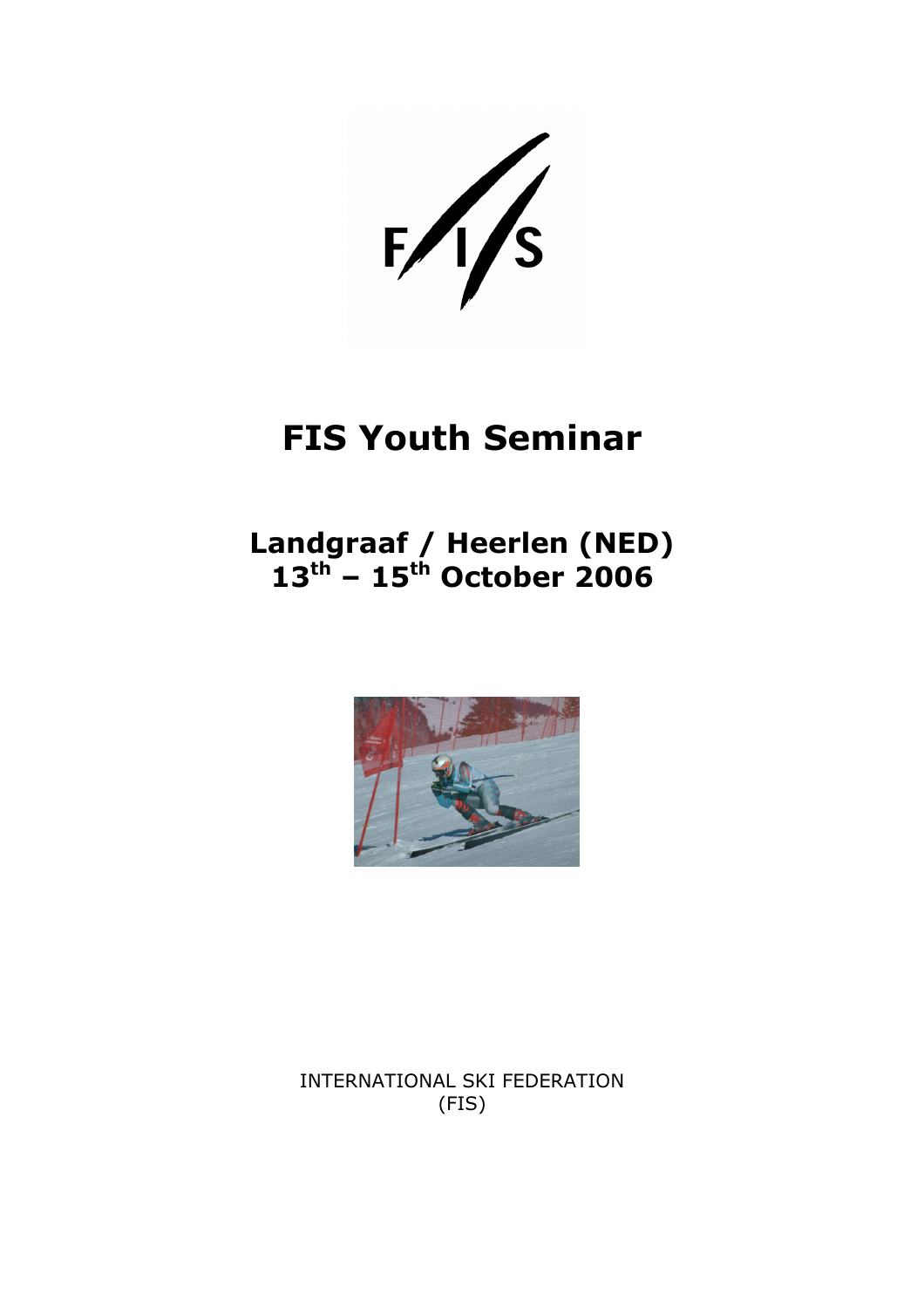## 4<sup>th</sup> FIS Youth Seminar

#### Programme

#### Friday, 13<sup>th</sup> October 2006

Individual arrival of participants at the Best Western Hotel in Heerlen (NED). Possibility to see the FIS Snowboard World Cup taking place on Friday, 13<sup>th</sup> October 2006 in Landgraaf – details see separate programme

20.15 Welcome Cocktail with finger food – get together with FIS Management (Sarah Lewis)

#### Saturday, 14<sup>th</sup> October 2006

Please note, the seminar will be conducted in English only.

| $07.30 - 08.30$ | <b>Breakfast</b>                                                                                  |
|-----------------|---------------------------------------------------------------------------------------------------|
| $08.45 - 09.00$ | Welcome<br>Harald Schönhaar / Josef Zenhäusern                                                    |
| $09.00 - 09.30$ | The Valais education programme for Youngsters<br>Alain Kronig, CEO Ski Valais                     |
| $09.30 - 10.00$ | Ski Sport and Army<br>Martin Loechle, DSV Sportwart Biathlon                                      |
| $10.00 - 10.30$ | Coffee break                                                                                      |
| $10.30 - 11.00$ | FIS Academy<br>Chris Solly, Director FIS Academy, Manchester                                      |
| $11.00 - 11.45$ | Podiums Discussion "Education and Competition"<br>Fabienne Schnyder, Schnyder Communications GmbH |
| $12.00 - 12.15$ | Transfer from the Hotel to the Indoor Ski Hall in Landgraaf                                       |
| $12.15 - 13.15$ | Lunch                                                                                             |
| $13.15 - 13.45$ | Handing out of Ski Material for those participants who will not<br>bring their own equipment      |